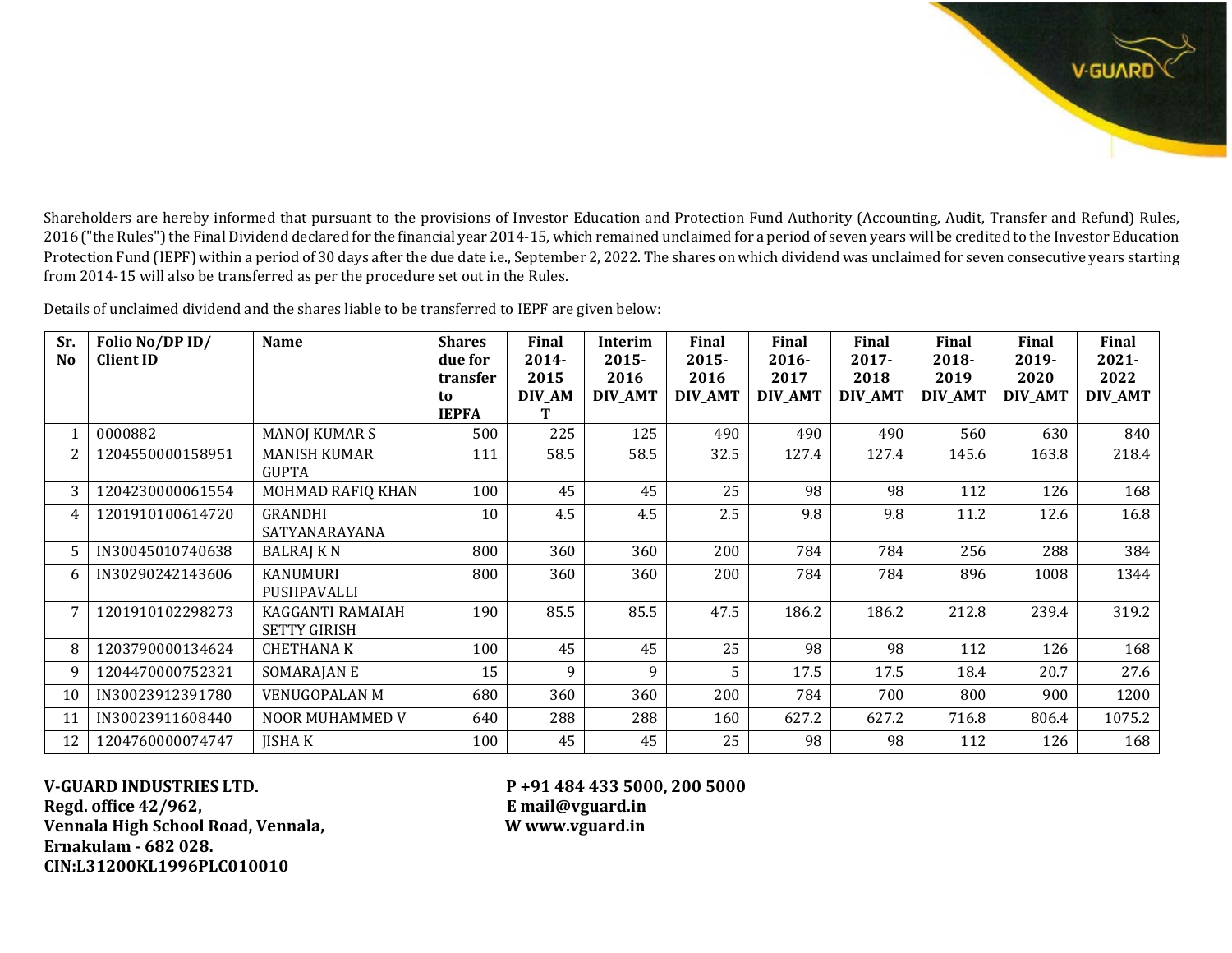| 13 | IN30163740789212 | PRIYA NIZAR                             | 1000 | 450   | 450   | 250  | 980   | 980   | 1120  | 1260   | 1680  |
|----|------------------|-----------------------------------------|------|-------|-------|------|-------|-------|-------|--------|-------|
| 14 | IN30169611384038 | <b>JOHNY THOMAS</b>                     | 82   | 45    | 45    | 25   | 92.4  | 92.4  | 105.6 | 118.8  | 146.4 |
| 15 | IN30189510140652 | T D BALACHANDRAN                        | 1004 | 459   | 459   | 255  | 983.5 | 983.5 | 1124  | 1264.5 | 1686  |
| 16 | IN30023910578935 | VIDYA VIJAYAKUMAR                       | 60   | 27    | 27    | 15   | 58.8  | 58.8  | 67.2  | 75.6   | 100.8 |
| 17 | IN30023912402545 | AJI K M                                 | 800  | 360   | 360   | 200  | 784   | 784   | 896   | 1008   | 1344  |
| 18 | IN30023912386817 | <b>GEM GEORGE</b><br><b>CHEMPARATHY</b> | 800  | 360   | 360   | 200  | 784   | 784   | 896   | 1008   | 1344  |
| 19 | IN30023912377882 | SHERIN K PAUL                           | 90   | 40.5  | 40.5  | 22.5 | 88.2  | 88.2  | 100.8 | 113.4  | 151.2 |
| 20 | 1202390000284686 | <b>RAJUP</b>                            | 350  | 157.5 | 157.5 | 87.5 | 343   | 343   | 392   | 441    | 588   |
| 21 | 1204720000045223 | <b>JAYAN S</b>                          | 800  | 360   | 360   | 200  | 784   | 784   | 896   | 1008   | 1344  |

**V-GUARD** 

**V-GUARD INDUSTRIES LTD. P +91 484 433 5000, 200 5000 Regd. office 42/962, E mail@vguard.in Vennala High School Road, Vennala, W www.vguard.in Ernakulam - 682 028. CIN:L31200KL1996PLC010010**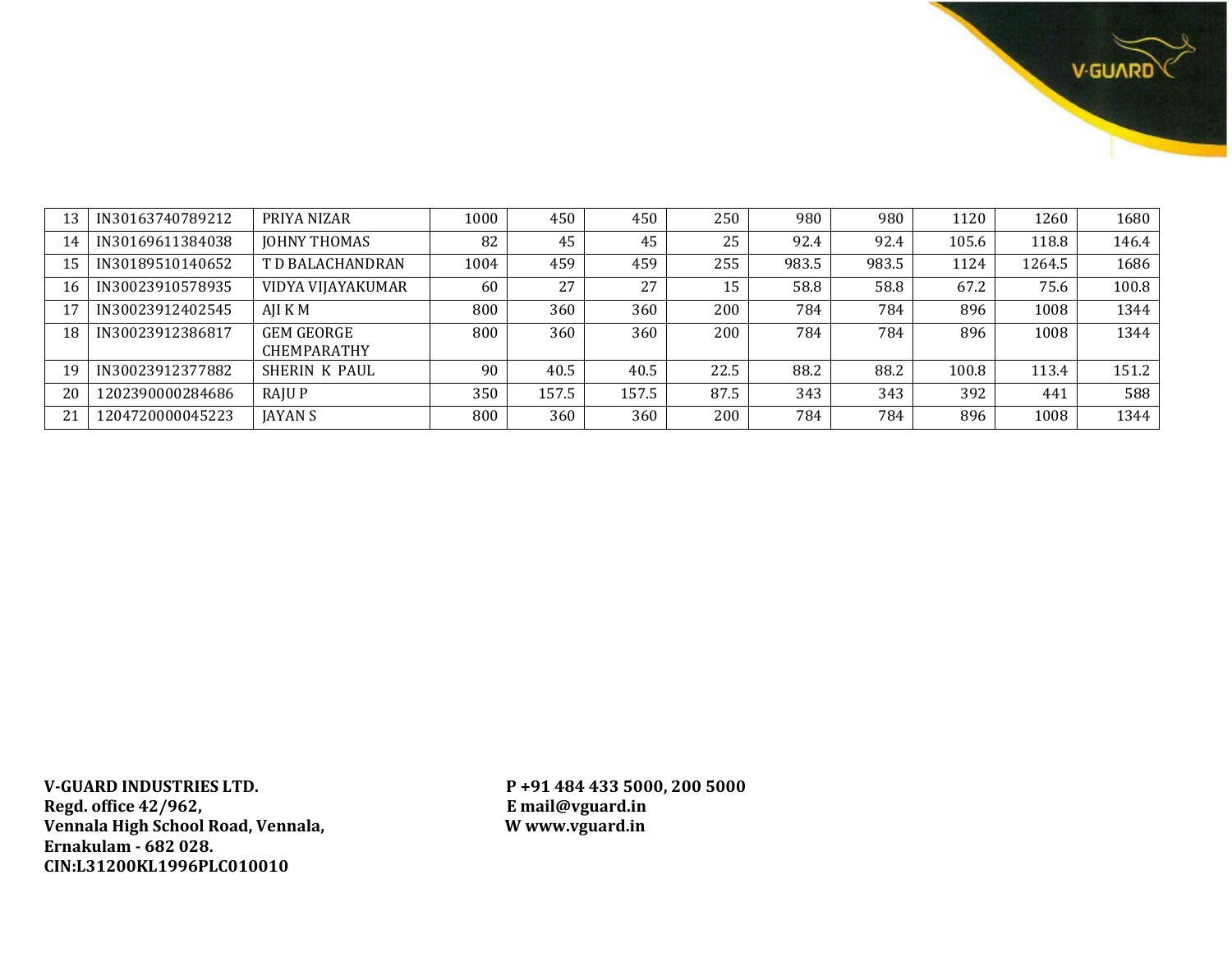

Shareholders are hereby informed that pursuant to the provisions of Investor Education and Protection Fund Authority (Accounting, Audit, Transfer and Refund) Rules, 2016 ("the Rules") the Final Dividend declared for the financial year 2013-14, which remained unclaimed for a period of seven years will be credited to the Investor Education Protection Fund (IEPF) within a period of 30 days after the due date i.e., August 28, 2021. The shares on which dividend was unclaimed for seven consecutive years starting from 2013-14 will also be transferred as per the procedure set out in the Rules.

Details of unclaimed dividend and the shares liable to be transferred to IEPF are given below;

| Sr.<br>N <sub>o</sub> | Folio No/DP ID/<br><b>Client ID</b> | <b>Name</b>                      | <b>Shares</b><br>due for<br>transfer<br>to<br><b>IEPFA</b> | Final<br>$2013 -$<br>2014<br>DIV AMT<br>(Dividend<br>Due for<br>transfer to<br><b>IEPF)</b> | Final<br>$2014 -$<br>2015<br>DIV AMT | Interim<br>$2015 -$<br>2016<br>DIV AMT | <b>Final</b><br>$2015 -$<br>2016<br>DIV AMT | <b>Final</b><br>$2016 -$<br>2017<br>DIV AMT | Final<br>$2017 -$<br>2018<br>DIV AMT | <b>Final</b><br>$2018 -$<br>2019<br><b>DIV_AMT</b> | Final<br>2019-<br>2020<br><b>DIV_AMT</b> |
|-----------------------|-------------------------------------|----------------------------------|------------------------------------------------------------|---------------------------------------------------------------------------------------------|--------------------------------------|----------------------------------------|---------------------------------------------|---------------------------------------------|--------------------------------------|----------------------------------------------------|------------------------------------------|
| $\mathbf{1}$          | 0000483                             | Rambabu Gedela                   | 500                                                        | 225.00                                                                                      | 225.00                               | 225.00                                 | 125.00                                      | 490.00                                      | 490.00                               | 560.00                                             | 630.00                                   |
| 2                     | 0000523                             | Megha M                          | 400                                                        | 180.00                                                                                      | 180.00                               | 180.00                                 | 100.00                                      | 392.00                                      | 392.00                               | 448.00                                             | 504.00                                   |
| 3                     | 1203530000006182                    | Jayantilal N. Sanghvi            | 3280                                                       | 1476.00                                                                                     | 1476.00                              | 1476.00                                | 820.00                                      | 3214.40                                     | 3214.40                              | 3673.60                                            | 4132.80                                  |
| $\overline{4}$        | IN30023912525393                    | Ranju Diddi                      | 1230                                                       | 553.50                                                                                      | 553.50                               | 553.50                                 | 307.50                                      | 1205.40                                     | 1205.40                              | 1377.60                                            | 1549.80                                  |
| 5                     | IN30177413121926                    | <b>Mukund Pandurang</b><br>Pawar | 1020                                                       | 459.00                                                                                      | 459.00                               | 459.00                                 | 255.00                                      | 999.60                                      | 999.60                               | 1142.40                                            | 1285.20                                  |
| 6                     | IN30017510179796                    | Moideen Basha. M                 | 1000                                                       | 450.00                                                                                      | 450.00                               | 450.00                                 | 250.00                                      | 980.00                                      | 980.00                               | 1120.00                                            | 1260.00                                  |
| 7                     | IN30023914080722                    | Santha VP                        | 850                                                        | 450.00                                                                                      | 450.00                               | 450.00                                 | 187.50                                      | 833.00                                      | 833.00                               | 952.00                                             | 1071.00                                  |

**V-GUARD INDUSTRIES LTD. P +91 484 433 5000, 200 5000 Regd. office 42/962, E mail@vguard.in**  Vennala High School Road, Vennala, WWW.vguard.in **Ernakulam - 682 028. CIN:L31200KL1996PLC010010**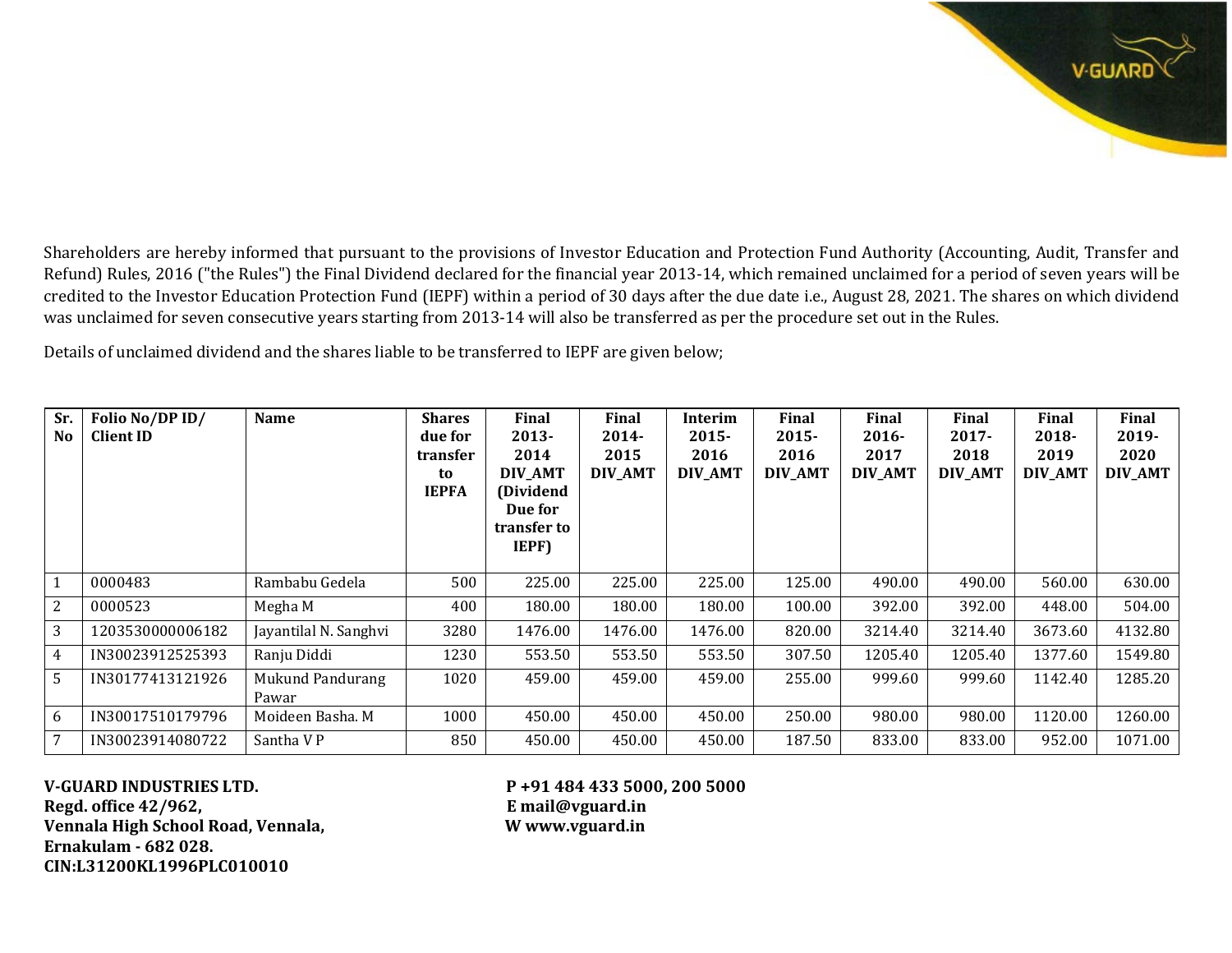| 8  | IN30039416177604 | G Satyanarayana<br>Murthy                   | 800 | 360.00 | 360.00 | 360.00 | 200.00 | 784.00 | 784.00 | 896.00 | 1008.00 |
|----|------------------|---------------------------------------------|-----|--------|--------|--------|--------|--------|--------|--------|---------|
| 9  | IN30290242143606 | Kanumuri<br>Pushpavalli                     | 800 | 360.00 | 360.00 | 360.00 | 200.00 | 784.00 | 784.00 | 896.00 | 1008.00 |
| 10 | IN30023912481699 | Jayavidya V                                 | 460 | 270.00 | 270.00 | 270.00 | 150.00 | 588.00 | 588.00 | 672.00 | 756.00  |
| 11 | 1203280000084071 | Saleem K.A.                                 | 100 | 45.00  | 45.00  | 45.00  | 25.00  | 98.00  | 98.00  | 112.00 | 126.00  |
| 12 | IN30016710072668 | Shipin Paul                                 | 100 | 45.00  | 45.00  | 45.00  | 25.00  | 98.00  | 98.00  | 112.00 | 126.00  |
| 13 | IN30023912350208 | Saleem Mohayideen<br>P A                    | 100 | 45.00  | 45.00  | 45.00  | 25.00  | 98.00  | 98.00  | 112.00 | 126.00  |
| 14 | IN30226911862304 | Mohanachandran<br>Kodiyattraghavn<br>Pillai | 50  | 22.50  | 22.50  | 22.50  | 12.50  | 49.00  | 49.00  | 56.00  | 63.00   |
| 15 | IN30189511009186 | Anand R P                                   | 50  | 22.50  | 22.50  | 22.50  | 12.50  | 49.00  | 49.00  | 56.00  | 63.00   |
| 16 | IN30189510517726 | Sudheer V Surendran                         | 31  | 22.50  | 22.50  | 22.50  | 12.50  | 30.10  | 30.10  | 34.40  | 38.70   |
| 17 | IN30023912318277 | Jacob George                                | 30  | 13.50  | 13.50  | 13.50  | 7.50   | 29.40  | 29.40  | 33.60  | 37.80   |
| 18 | 1201090002646164 | Onkith Dutta<br>Choudhury                   | 21  | 22.50  | 22.50  | 22.50  | 12.50  | 49.00  | 49.00  | 56.00  | 36.90   |
| 19 | 1304140000654838 | Ramanatha<br>Venkiteshwara<br>Prabhu        | 20  | 9.00   | 9.00   | 9.00   | 5.00   | 19.60  | 19.60  | 22.40  | 25.20   |

**V-GUAR** 

**V-GUARD INDUSTRIES LTD. P +91 484 433 5000, 200 5000 Regd. office 42/962, E mail@vguard.in**  Vennala High School Road, Vennala, **Ernakulam - 682 028. CIN:L31200KL1996PLC010010**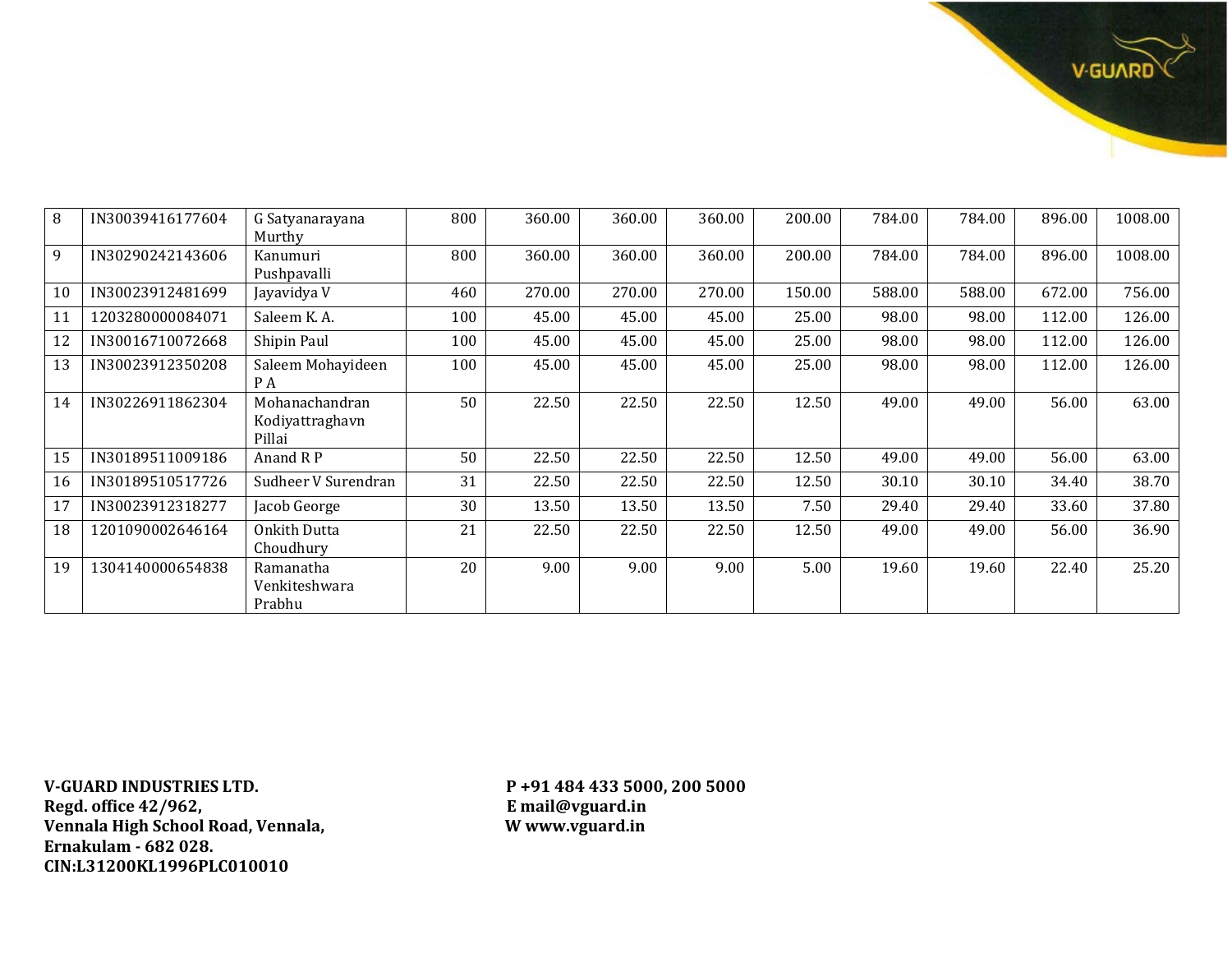Shareholders are hereby informed that pursuant to the provisions of Investor Education and Protection Fund Authority (Accounting, Audit, Transfer and Refund) Rules, 2016 ("the Rules") the Final Dividend declared for the **financial year 2012-13,** which remained unclaimed for a period of seven years will be credited to the Investor Education Protection Fund (IEPF) within a period of 30 days after the due date i.e., August 22, 2020. The shares on which dividend was unclaimed for **seven consecutive years** starting from 2012-13 will also be transferred as per the procedure set out in the Rules.

Details of unencashed dividend and the shares liable to be transferred to IEPF are given below;

| Sr.<br>No | <b>Folio No</b>  | <b>Name</b>                                                  | <b>Shares</b><br>due for<br>transfe<br>r to<br><b>IEPF</b> | <b>Final</b><br>2012-<br>2013<br>DIV_AM<br>(Dividen<br>d Due<br>for<br>transfer<br>to IEPF) | Final<br>2013-<br>2014<br>DIV_AM | Final<br>2014-<br>2015<br>DIV_AM | <b>Interim</b><br>2015-<br>2016<br>DIV_AM<br>т | <b>Final</b><br>2015-<br>2016<br>DIV_AM<br>т | <b>Final</b><br>2016-<br>2017<br>DIV_AM | <b>Final</b><br>2017-<br>2018<br>DIV_AM | <b>Final</b><br>2018-<br>2019<br>DIV_AM |
|-----------|------------------|--------------------------------------------------------------|------------------------------------------------------------|---------------------------------------------------------------------------------------------|----------------------------------|----------------------------------|------------------------------------------------|----------------------------------------------|-----------------------------------------|-----------------------------------------|-----------------------------------------|
|           | 0000794          | <b>JOHN KP</b>                                               | 200                                                        | 70.00                                                                                       | 90.00                            | 90.00                            | 90.00                                          | 50.00                                        | 196.00                                  | 196.00                                  | 224.00                                  |
|           | IN30290243747455 | <b>BAS MANAGEMENT</b><br><b>SOLUTIONS PRIVATE</b><br>LIMITED | 2000                                                       | 700.00                                                                                      | 900.00                           | 900.00                           | 900.00                                         | 500.00                                       | 1960.00                                 | 1960.00                                 | 2240.00                                 |
|           |                  | <b>SREEJITH</b>                                              |                                                            |                                                                                             |                                  |                                  |                                                |                                              |                                         |                                         |                                         |
| 3         | IN30051319885248 | PULLOORKALAM                                                 | 30                                                         | 10.50                                                                                       | 13.50                            | 13.50                            | 13.50                                          | 7.50                                         | 29.40                                   | 29.40                                   | 33.60                                   |
| 4         | IN30070810591707 | <b>MINI SANTOSH</b>                                          | 10                                                         | 10.50                                                                                       | 13.50                            | 13.50                            | 13.50                                          | 7.50                                         | 29.40                                   | 29.40                                   | 33.60                                   |
| 5.        | 1204470001862727 | PIYUSH SHARMA                                                | 141                                                        | 115.50                                                                                      | 103.50                           | 103.50                           | 103.50                                         | 57.50                                        | 225.40                                  | 175.00                                  | 200.00                                  |
| 6         | IN30097410956061 | FARZANA SABBIRBHAI<br>LOKHANDWALA                            | 800                                                        | 280.00                                                                                      | 360.00                           | 360.00                           | 360.00                                         | 200.00                                       | 784.00                                  | 784.00                                  | 896.00                                  |
|           |                  | <b>GAUTAMCHAND</b><br><b>TARACHAND</b>                       |                                                            |                                                                                             |                                  |                                  |                                                |                                              |                                         |                                         |                                         |
|           | 1201060000236384 | SHRISHRIMAL                                                  | 370                                                        | 129.50                                                                                      | 166.50                           | 166.50                           | 166.50                                         | 92.50                                        | 362.60                                  | 362.60                                  | 414.40                                  |
| 8         | 1201060000772607 | AJAY DAMODAR JADHAV                                          | 800                                                        | 280.00                                                                                      | 360.00                           | 360.00                           | 360.00                                         | 200.00                                       | 784.00                                  | 784.00                                  | 896.00                                  |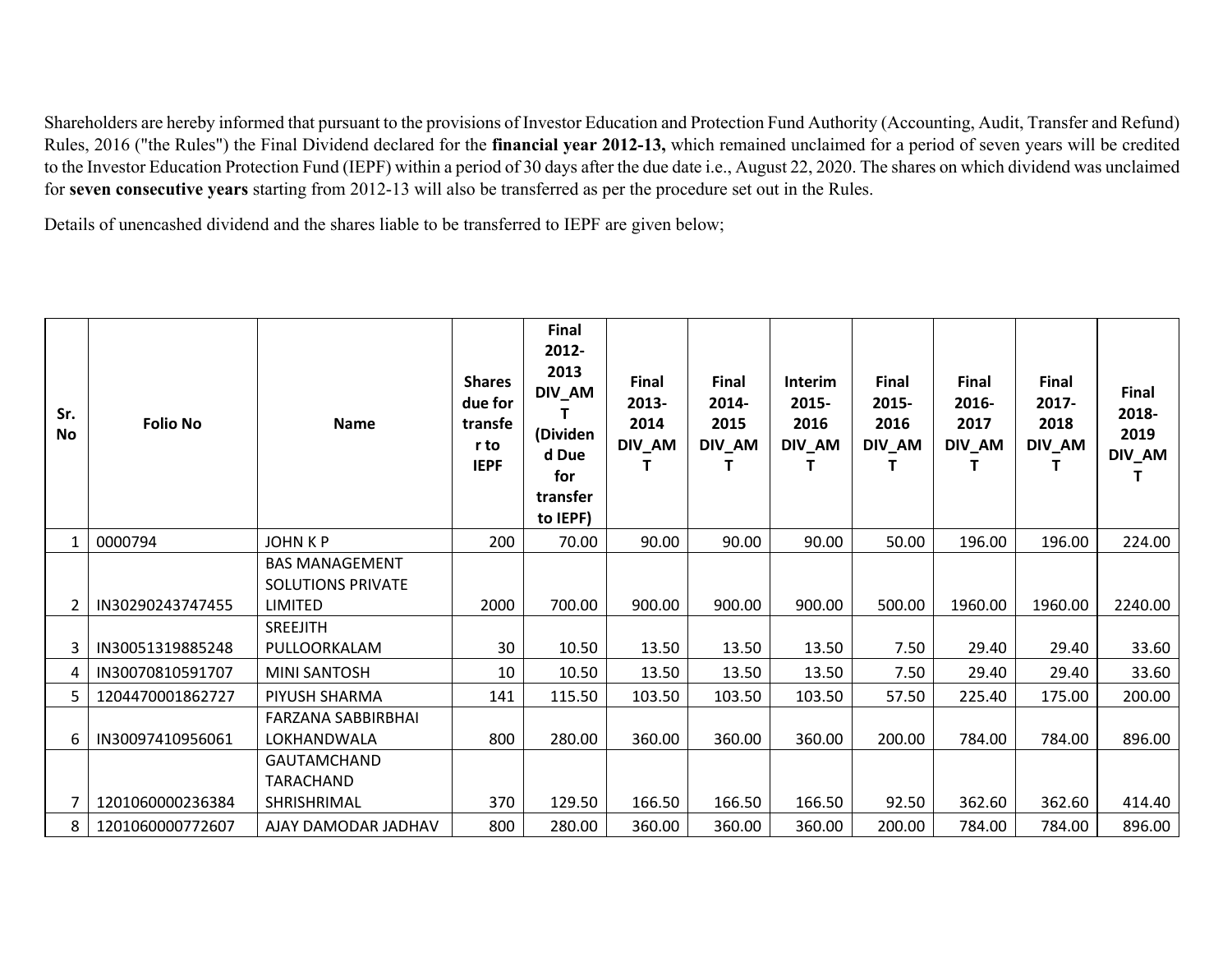| 9  | IN30102220659165 | <b>KOTAGIRI SRINIVAS</b>  | 800  | 280.00  | 360.00  | 360.00  | 360.00  | 200.00 | 784.00  | 784.00  | 896.00  |
|----|------------------|---------------------------|------|---------|---------|---------|---------|--------|---------|---------|---------|
| 10 | IN30061010850762 | K PITCHI REDDY            | 1430 | 500.50  | 643.50  | 643.50  | 643.50  | 357.50 | 1401.40 | 1401.40 | 1601.60 |
| 11 | IN30307710002093 | N RAMAN                   | 800  | 280.00  | 360.00  | 360.00  | 360.00  | 200.00 | 784.00  | 784.00  | 896.00  |
|    |                  | AMRUTLAL ATMARAM          |      |         |         |         |         |        |         |         |         |
| 12 | 1201060001183131 | <b>IDNANI</b>             | 540  | 189.00  | 243.00  | 243.00  | 243.00  | 135.00 | 529.20  | 529.20  | 604.80  |
| 13 | IN30023911794903 | MINI MUKUNDAN             | 2870 | 1004.50 | 1291.50 | 1291.50 | 1291.50 | 717.50 | 2812.60 | 2812.60 | 3214.40 |
| 14 | IN30051318898487 | HARITOSH SRIVASTAVA       | 10   | 3.50    | 4.50    | 4.50    | 4.50    | 2.50   | 9.80    | 9.80    | 11.20   |
|    |                  | B                         |      |         |         |         |         |        |         |         |         |
|    |                  | KALYANAVENKATARAMA        |      |         |         |         |         |        |         |         |         |
| 15 | 1204470004166088 | N                         | 100  | 35.00   | 45.00   | 45.00   | 45.00   | 25.00  | 98.00   | 98.00   | 112.00  |
| 16 | IN30023912381369 | PADMASH P                 | 300  | 280.00  | 360.00  | 135.00  | 135.00  | 75.00  | 294.00  | 294.00  | 336.00  |
| 17 | 1204450000148117 | <b>CHIDANANDA KS</b>      | 30   | 10.50   | 13.50   | 13.50   | 13.50   | 7.50   | 29.40   | 29.40   | 33.60   |
| 18 | 1203530000006182 | JAYANTILAL N. SINGHVI     | 3280 | 1148.00 | 1476.00 | 1476.00 | 1476.00 | 820.00 | 3214.40 | 3214.40 | 3673.60 |
| 19 | IN30309310085663 | PREMKUMAR.V               | 50   | 17.50   | 22.50   | 22.50   | 22.50   | 12.50  | 49.00   | 49.00   | 56.00   |
| 20 | IN30169610922432 | SARATHAMBAL.M             | 10   | 3.50    | 4.50    | 4.50    | 4.50    | 2.50   | 9.80    | 9.80    | 11.20   |
| 21 | IN30051311141682 | <b>VIKAS SURANA</b>       | 800  | 280.00  | 360.00  | 360.00  | 360.00  | 200.00 | 784.00  | 784.00  | 896.00  |
| 22 | IN30023912389620 | <b>FRANCIS PULLOKARAN</b> | 1020 | 357.00  | 459.00  | 459.00  | 459.00  | 255.00 | 999.60  | 999.60  | 1142.40 |
| 23 | IN30023911655140 | <b>BENNETT CORREYA DR</b> | 190  | 66.50   | 85.50   | 85.50   | 85.50   | 47.50  | 186.20  | 186.20  | 212.80  |
|    |                  | MOHAMMED FAIZAL.K.T       |      |         |         |         |         |        |         |         |         |
| 24 | 1202980000107466 |                           | 10   | 3.50    | 4.50    | 4.50    | 4.50    | 2.50   | 9.80    | 9.80    | 11.20   |
| 25 | IN30189511091619 | SANKARANKUTTY SV          | 50   | 17.50   | 22.50   | 22.50   | 22.50   | 12.50  | 49.00   | 49.00   | 56.00   |
| 26 | IN30226911761917 | <b>SHIRAS P</b>           | 50   | 17.50   | 22.50   | 22.50   | 22.50   | 12.50  | 49.00   | 49.00   | 56.00   |
| 27 | IN30189510787553 | A RAMLATH                 | 400  | 140.00  | 180.00  | 180.00  | 180.00  | 100.00 | 392.00  | 392.00  | 448.00  |
| 28 | IN30023912558247 | <b>JOHN THOMAS V</b>      | 10   | 3.50    | 4.50    | 4.50    | 4.50    | 2.50   | 9.80    | 9.80    | 11.20   |
| 29 | 0000827          | VIJOY M N                 | 200  | 70.00   | 90.00   | 90.00   | 90.00   | 50.00  | 196.00  | 196.00  | 224.00  |
| 30 | IN30023911968930 | <b>RAJIV P S</b>          | 550  | 192.50  | 247.50  | 247.50  | 247.50  | 137.50 | 539.00  | 539.00  | 616.00  |
| 31 | IN30023913422837 | <b>SHAJUPJ</b>            | 1000 | 350.00  | 450.00  | 450.00  | 450.00  | 250.00 | 980.00  | 980.00  | 1120.00 |
| 32 | 1202390000302364 | THUSHARA SHEELA.          | 10   | 3.50    | 4.50    | 4.50    | 4.50    | 2.50   | 9.80    | 9.80    | 11.20   |
|    |                  | <b>SETHUKUTTY</b>         |      |         |         |         |         |        |         |         |         |
| 33 | IN30189510979386 | SARASWATHYAMMA            | 28   | 14.00   | 18.00   | 18.00   | 18.00   | 10.00  | 27.30   | 27.30   | 31.20   |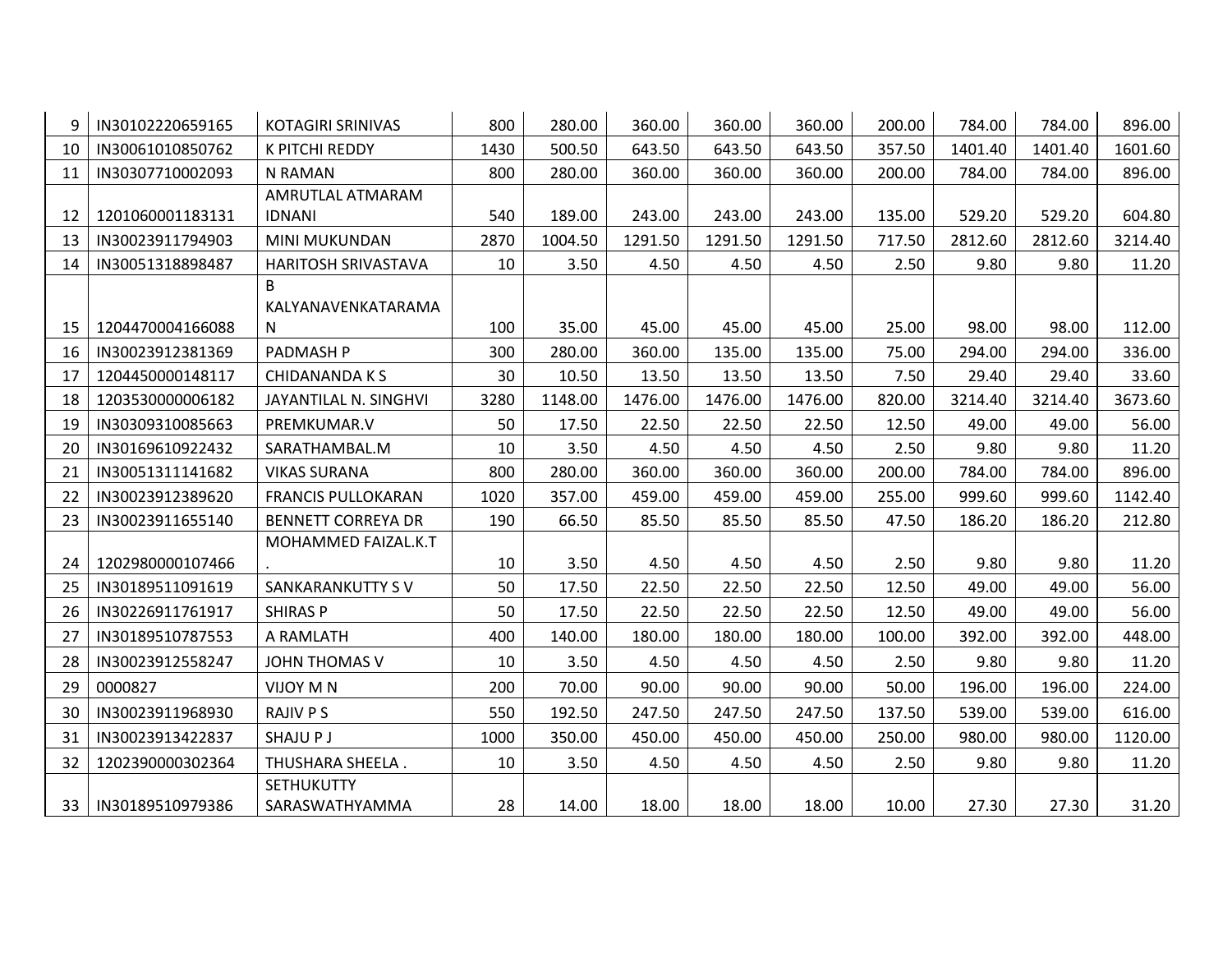| 34 | 0000539          | AJITH KUMAR K | 400 | 140.00 | 180.00 | 180.00 | 180.00 | 100.00 | 392.00 | 392.00 | 448.00 |
|----|------------------|---------------|-----|--------|--------|--------|--------|--------|--------|--------|--------|
|    | IN30133019566420 | C RAMAN KUTTY | 500 | 175.00 | 225.00 | 225.00 | 225.00 | 125.00 | 490.00 | 490.00 | 560.00 |
| 36 | 1202990005742885 | VIKAAS VERMA  | 10  | 3.50   | 4.50   | 4.50   | 4.50   | 2.50   | 9.80   | 9.80   | 11.20  |
|    | IN30290240601067 | JAMES JOSEPH  | 150 | 52.50  | 67.50  | 67.50  | 67.50  | 37.50  | 147.00 | 147.00 | 168.00 |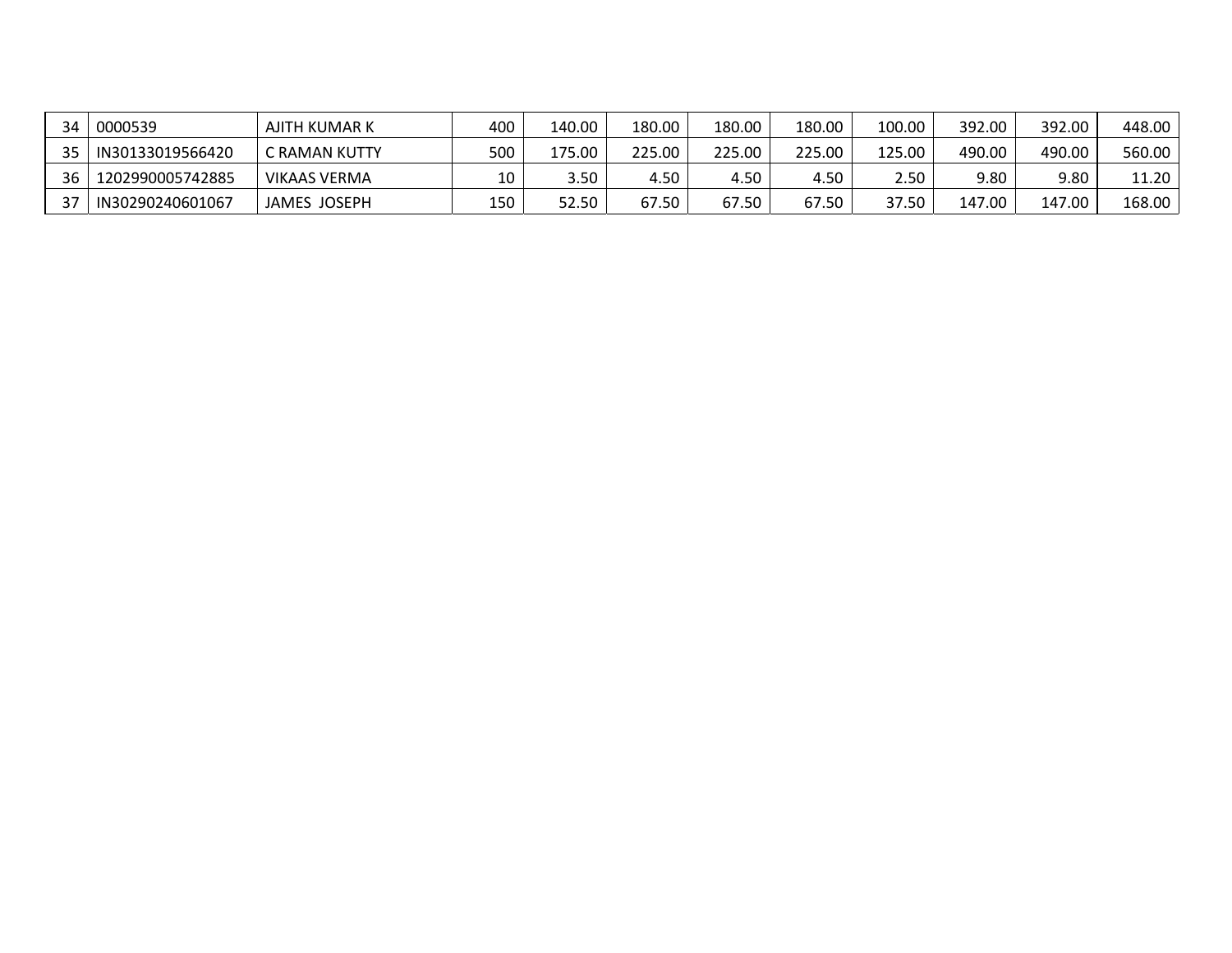Shareholders are hereby informed that pursuant to the provisions of Investor Education and Protection Fund Authority (Accounting, Audit, Transfer and Refund) Rules, 2016 ("the Rules") the Final Dividend declared for the financial year 2011-12, which remained unclaimed for a period of seven years will be credited to the Investor Education Protection Fund (IEPF) within a period of 30 days after the due date i.e., August 24, 2019. The shares on which dividend was unclaimed for seven consecutive years starting from 2011-12 will also be transferred as per the procedure set out in the Rules.

Details of unencashed dividend and the shares liable to be transferred to IEPF are given below;

| Sr.<br><b>No</b> | <b>Folio No</b>  | <b>Name</b>           | <b>Shares</b><br>due for<br>transfer<br>to<br><b>IEPF</b> | Final<br>2011-2012<br>DIV_AMT<br>(Dividend<br>due for<br>transfer<br>to IEPF) | <b>Final</b><br>2012-<br>2013<br>DIV_AMT | Final<br>2013-<br>2014<br>DIV_AMT | <b>Final</b><br>2014-<br>2015<br>DIV_AMT | <b>Interim</b><br>2015-<br>2016<br>DIV_AMT | <b>Final</b><br>2015-<br>2016<br>DIV_AMT | <b>Final</b><br>2016-<br>2017<br>DIV_AMT | Final<br>2017-<br>2018<br>DIV_AMT |
|------------------|------------------|-----------------------|-----------------------------------------------------------|-------------------------------------------------------------------------------|------------------------------------------|-----------------------------------|------------------------------------------|--------------------------------------------|------------------------------------------|------------------------------------------|-----------------------------------|
| 1                | 0000550          | T DINESH KUMAR        | 400                                                       | 140.00                                                                        | 140.00                                   | 180.00                            | 180.00                                   | 180.00                                     | 100.00                                   | 392.00                                   | 392.00                            |
| $\overline{2}$   | 0000764          | <b>PRAKASH V</b>      | 600                                                       | 210.00                                                                        | 210.00                                   | 270.00                            | 270.00                                   | 270.00                                     | 150.00                                   | 588.00                                   | 588.00                            |
| 3                | 1201060001461053 | ABDUNNASAR K V        | 800                                                       | 280.00                                                                        | 280.00                                   | 360.00                            | 360.00                                   | 360.00                                     | 200.00                                   | 784.00                                   | 784.00                            |
| 4                | 1201090002331974 | SANTHOSH MATHEW       | 30                                                        | 10.50                                                                         | 10.50                                    | 13.50                             | 13.50                                    | 13.50                                      | 7.50                                     | 29.40                                    | 29.40                             |
| 5                | 1202060000471500 | <b>VINOD KUMAR</b>    | 500                                                       | 175.00                                                                        | 175.00                                   | 225.00                            | 225.00                                   | 225.00                                     | 125.00                                   | 490.00                                   | 490.00                            |
| 6                | 1203530000006182 | JAYANTILAL N. SINGHVI | 3280                                                      | 1148.00                                                                       | 1148.00                                  | 1476.00                           | 1476.00                                  | 1476.00                                    | 820.00                                   | 3214.40                                  | 3214.40                           |
| $\overline{7}$   | 1203840000540035 | SAJEEVAN PV           | 800                                                       | 280.00                                                                        | 280.00                                   | 360.00                            | 360.00                                   | 360.00                                     | 200.00                                   | 784.00                                   | 784.00                            |
| 8                | 1204470005483775 | JOHNSON JOHN          | 211                                                       | 80.50                                                                         | 80.50                                    | 103.50                            | 103.50                                   | 103.50                                     | 55.00                                    | 215.60                                   | 209.30                            |
| 9                | 1204470005870191 | KUSUMAM.              | 20                                                        | 10.50                                                                         | 10.50                                    | 13.50                             | 13.50                                    | 13.50                                      | 5.00                                     | 19.60                                    | 19.60                             |
| 10               | 1204760000070305 | <b>VASUDEVAN T</b>    | 400                                                       | 140.00                                                                        | 140.00                                   | 180.00                            | 180.00                                   | 180.00                                     | 100.00                                   | 392.00                                   | 392.00                            |
| 11               | 1301760000134658 | KAMLA BAI BHANDARI    | 300                                                       | 105.00                                                                        | 105.00                                   | 135.00                            | 135.00                                   | 135.00                                     | 75.00                                    | 294.00                                   | 294.00                            |
| 12               | 1304140003704568 | <b>MANESH CHERIAN</b> | 800                                                       | 280.00                                                                        | 280.00                                   | 360.00                            | 360.00                                   | 360.00                                     | 200.00                                   | 784.00                                   | 784.00                            |
| 13               | IN30007910354642 | ANIL SAWHNEY          | 800                                                       | 280.00                                                                        | 280.00                                   | 360.00                            | 360.00                                   | 360.00                                     | 200.00                                   | 784.00                                   | 784.00                            |
| 14               | IN30023911186375 | THOMAS T C            | 1020                                                      | 357.00                                                                        | 357.00                                   | 459.00                            | 459.00                                   | 459.00                                     | 255.00                                   | 999.60                                   | 999.60                            |